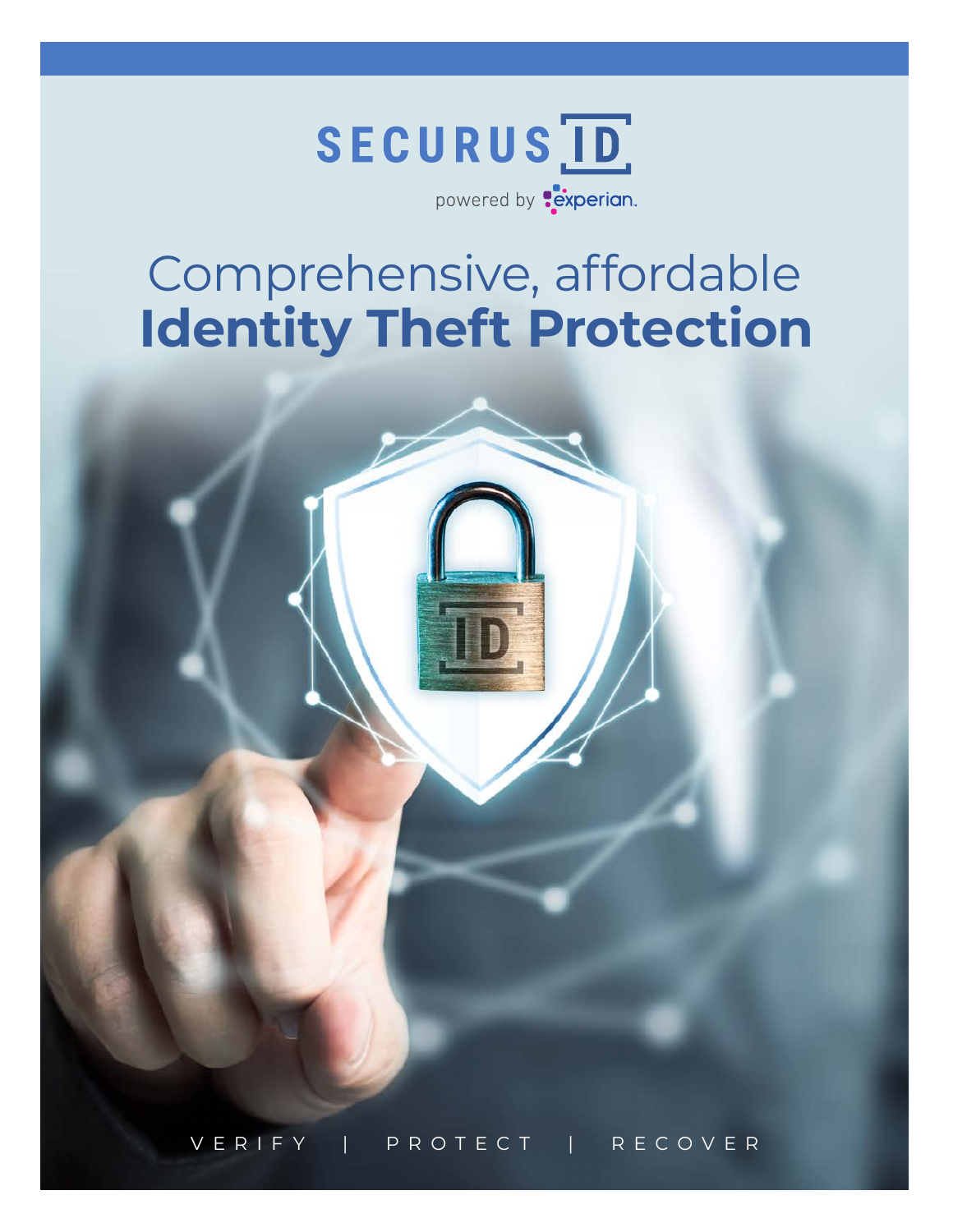# Why do I need identity theft protection?

Think about all the times you freely give businesses sensitive data like your name, date of birth or Social Security number. When you apply for a credit card, seek a new job or take out an insurance policy. Because we share personal details with others so often, it's imperative we think about the safety of that information. And it's become even more important in the wake of the COVID-19 pandemic as more and more people file for unemployment or other government loans. The Federal Trade Commission states they received 2.8 million reports of identity fraud in 2021, a substantial increase from the prior year.

## In 2021 alone:



# **5.7 million**

Number of fraud, identity theft, and other incidents reported.\*



Money lost to fraud committed in the U.S.\*

\* 2021 Consumer Sentinel Network Data Book, FTC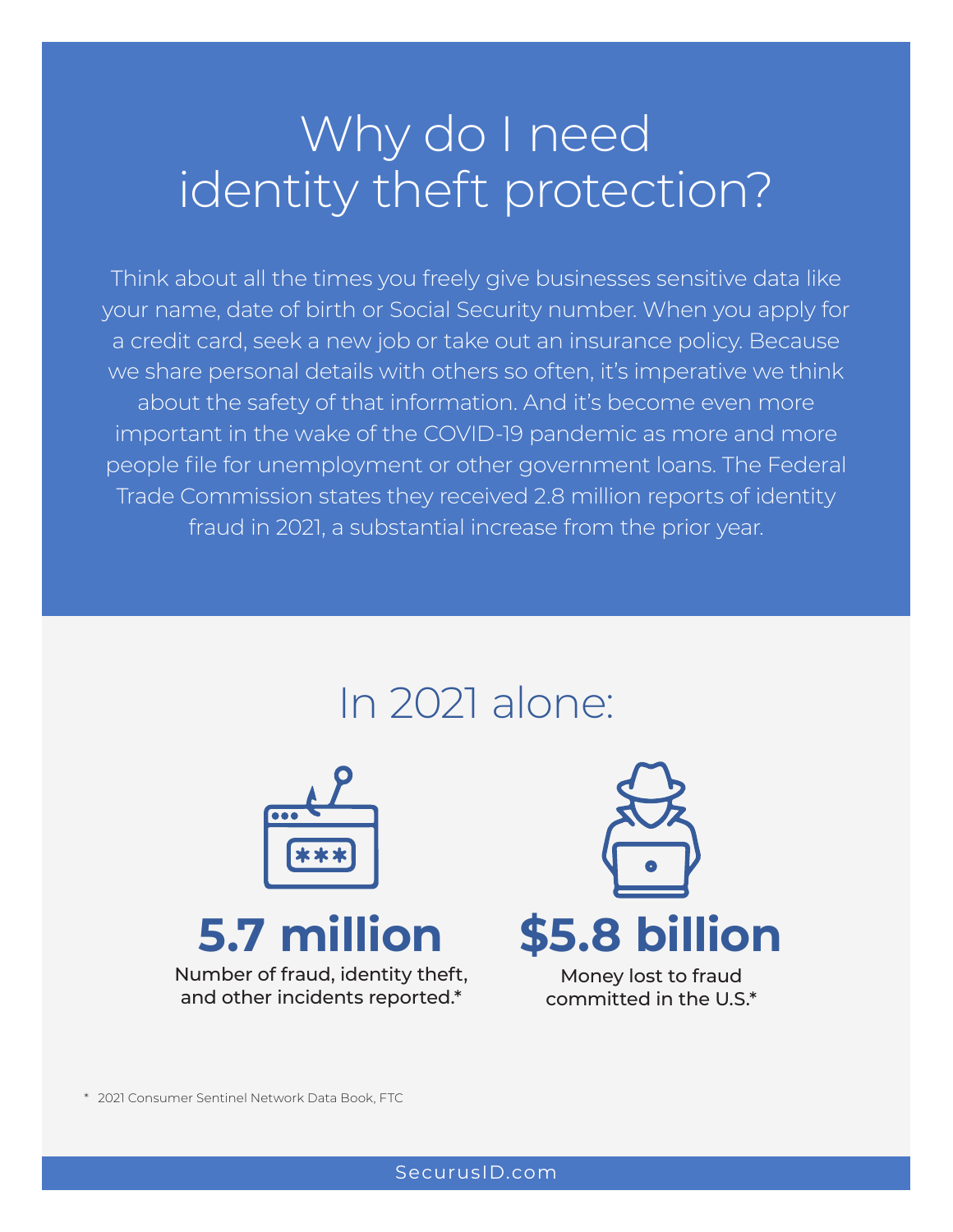Identity (ID) theft is unfortunately prevalent and prolific. As more and more data breach events occur, preemptive action is becoming a necessary protection.

That's why Securus ID provides identity theft protection solutions for individuals and families, employer groups, and enterprise.

## **What makes Securus ID different?**

Not only do we provide the most advanced protection and monitoring available but ALL our plans include our fully-managed recovery should you become a victim and includes:

- **• All forms of ID Theft** including financial, medical, benefits, insurance, phone, utilities, government documents.
- **• Family Fraud & Acts of Terrorism**
- **• Unknown Identity Theft Events** that occurred prior to the start of new membership plan.
- **• Identity Specialists** (CITRMS Certified) work on members behalf until the victim's identity is at a pre-event status.
- **• 24/7 Victim Access** to an online case management system provides the victim with an up to the minute status of their recovery.

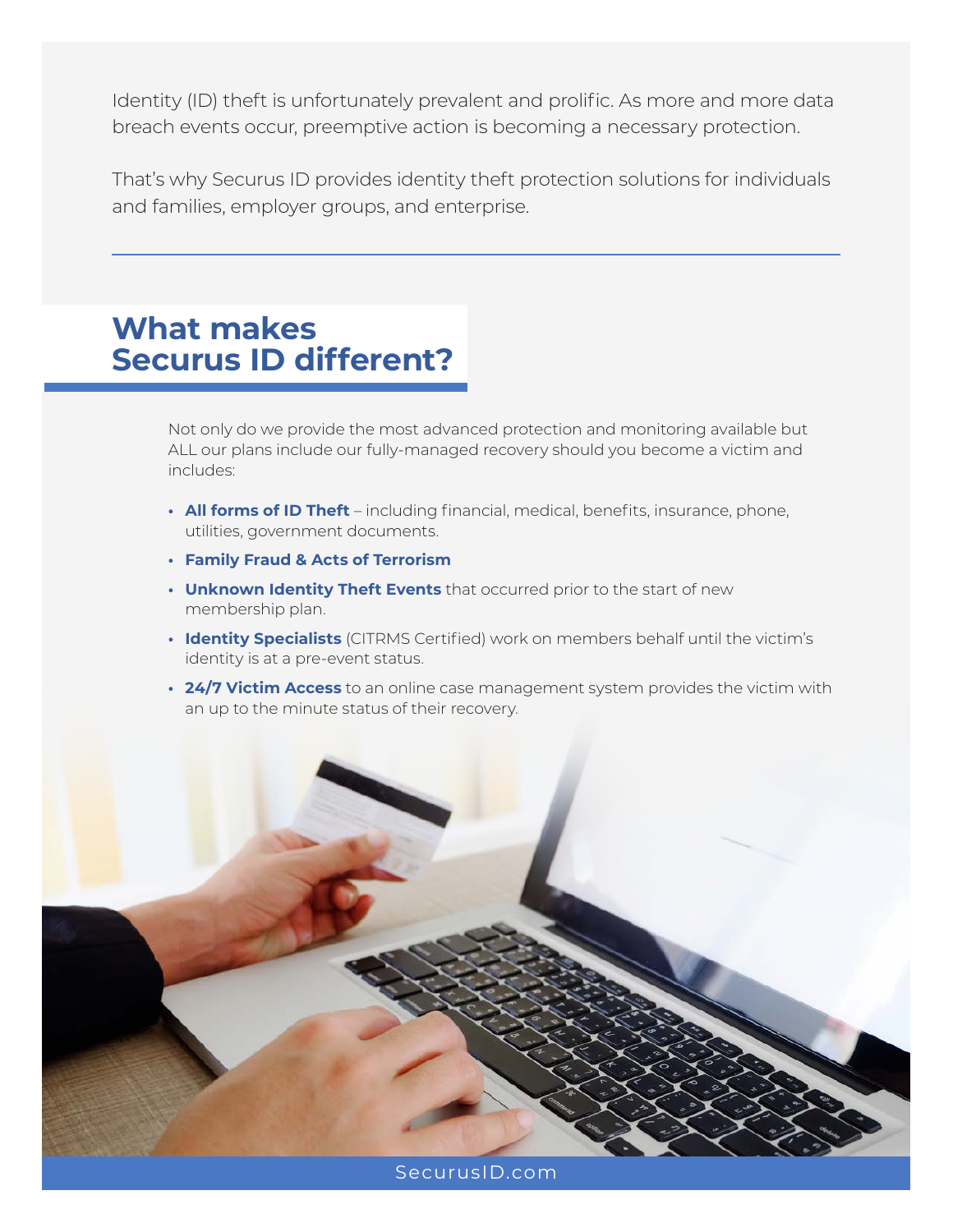## **COMPREHENSIVE PLUS**

## **Full Service Identity Restoration**

CITRMS (Certified Identity Theft Risk Management Specialist) designated staff reduces the time and effort a member endures in the event that their identity is stolen and goes beyond traditional credit report restoration by offering robust case knowledge in non-credit restoration.

### **Benefits:**

- **•** Supports members in restoring their identity in the event their identity is compromised.
- **•** Full triage on first call with live access to all three credit bureau files.
- **•** Offers bilingual specialists, multilingual and hearing-impaired services are offered 24-hours a day, 7-days a week.
- **•** Includes Limited Power of Attorney so that the specialist assigned to members case can truly complete all restoration activities on members behalf.
- **•** Delivers value when members need it most and protects individuals in the event of identity theft.
- **•** 100% Case Success Rate

### **Lost Wallet**

Assists you in quickly and efficiently terminating and re-ordering wallet contents. You are not required to pre-register wallet contents before using this service.

### **Benefits:**

- **•** Enables you to quickly and safely address a lost wallet without preregistering wallet contents.
- **•** Saves you time and stress by working on your behalf to cancel and re-issue all of the credit and identification cards that have been lost.
- **•** Provides you with access to a robust database of contact information to quickly and easily get to the right person.

## **CyberAgent®**

CyberAgent scours Internet properties like websites, blogs, bulletin boards, peer-to-peer sharing networks and IRC chat rooms to identify the illegal trading and selling of your personal information. At any point in time, this technology is monitoring thousands of websites and millions of data points, alerting you if your personal information is found being bought or sold online.

### **Benefits:**

- **•** CyberAgent proactively detects stolen PII, alerting businesses and giving them the opportunity to stop the leak early, get ahead of potential bad press and take proactive steps to protect their customers and employees.
- **•** CyberAgent is the only identity monitoring solution designed for data collection on an international level, regardless of a country's credit system or language.
- **•** At any point and time, our CyberAgent technology is monitoring thousands of websites and millions of data points, alerting consumers if we find their personal information in a compromised position online.
- **•** This information is being gathered in real-time giving both businesses and consumers the opportunity to react quickly and take the necessary steps to protect themselves.

(continued)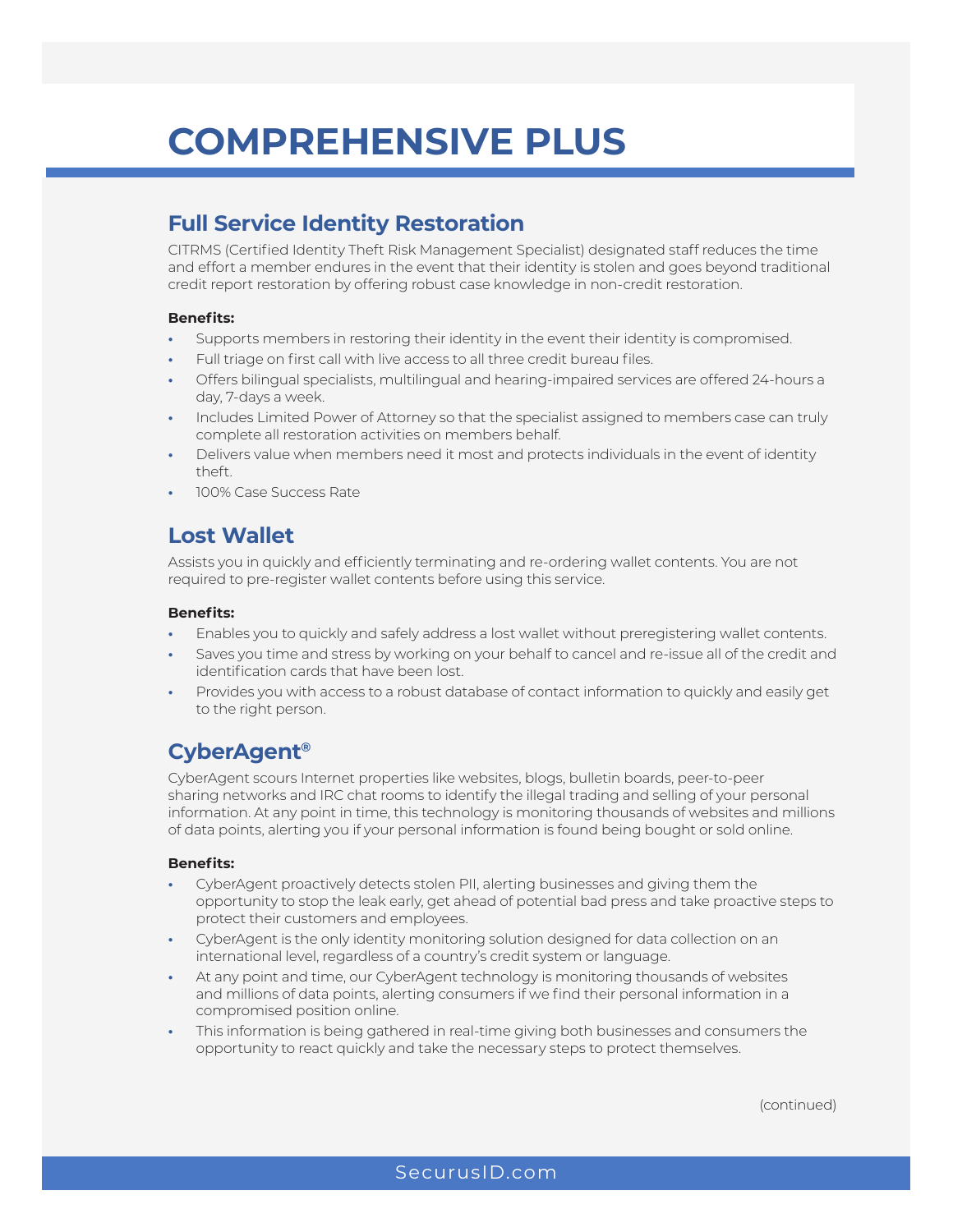### **Annual Credit Report with Score – Experian**

Reviewing your credit report on a regular basis provides protection against identity theft. If you believe any recent activity is fraudulent, our Identity Specialists are available to assist.

### **Credit Monitoring: 1 Bureau (Experian)**

Credit Monitoring includes monitoring of changes reported to the Experian credit bureau. Changes monitored include personal information, public records, inquiries, new account openings, and existing accounts reported past due.

#### **Benefits:**

- **•** Credit monitoring provides you with notifications for changes in a credit report such as loan data, inquiries, new accounts, judgments, liens and more.
- **•** Opening up lines of credit is a very common and costly form of identity theft, and monitoring your credit is the fastest and simplest way to guard against fraudulent activity taking place under your identity.

### **Social Media Monitoring**

Social Media Monitoring notifies you of privacy or reputational risks with the content you are sharing on social media. Enrolled subscribers can also monitor their child's social networks.

#### **Benefits:**

- **•** Searches for instances where your personal information is exposed via social sites profile info, comments, wall posts and more – and notify of these privacy risks.
- **•** Notifies you of content on your social networks that may damage your reputation like foul language, sexual content, and drug and alcohol references.
- **•** Parents receive notifications when content on their child's social network may indicate instances of cyberbullying, references to weapons, or sexual predator activity (also known as grooming).

### **Social Security Number Trace with Monitoring**

Provides you with a report of all names and aliases associated with your Social Security number, and notifies you if a new one is added.

### **Benefits:**

- **•** Helps you detect identity theft sooner.
- **•** Enables you to have greater intelligence regarding how your SSN is being used.
- **•** Greatly reduces the time, money and emotional stress associated with a stolen SSN.

### **Change of Address Monitoring**

Change of Address Monitoring reports if an individual's mail has been redirected though the United States Postal Service (USPS).

### **\$1,000,000 Expense Reimbursement Insurance with \$0 Deductible**

Expense reimbursement plan covers eligible expenses you incur during the process of recovering your identity such as court fees, attorney fees and lost wages. Also included in the plan is the reimbursement for the actual financial loss as a result of an unauthorized electronic funds transfer.

(continued)

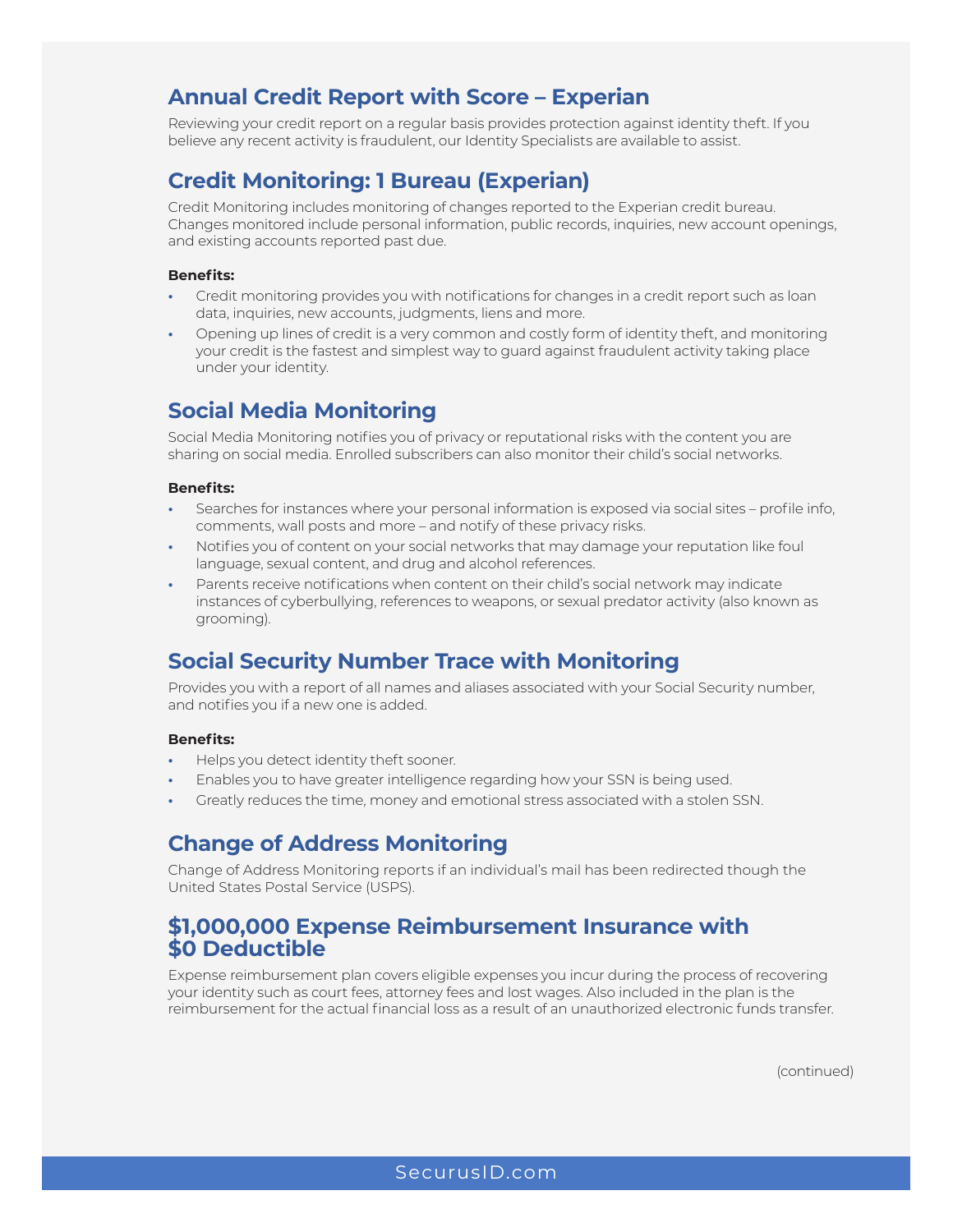## **Real-Time Authorization Notifications**

This service notifies users in real time when personal information is used for new applications or identity authorizations/validations via Experian's PreciseIDSM identity authorization system.

### **Benefits:**

- **•** Goes beyond traditional credit monitoring to alert you in real time if your personal information has been used in a transaction that may not show up on your credit report.
- **•** Know if your personal information is being used to generate authentication questions for a new service application or to validate your identity so that you can get ahead of a potential identity theft event.
- **•** Notifies you in real time so that you can determine if an identity theft event occurred and take action immediately if necessary.
- **•** Backed by Experian's PreciseIDSM identity authorization tool, which has an unparalleled depth and breadth of data sources.

### **How soon will I receive a notification if a match to my personal information is found?**

Notifications are delivered within seconds of a transaction, allowing you to determine if a fraudulent event occurred so that you can take action immediately. You will receive an alert if your personal information is used for new applications or identity authorizations/validations.

### **Member Access**

- **•** Portal Access via personalize Website portal
- **•** Portal Access via SecurusID App download at Android and Apple. Search for SecurusID.



[SecurusID.com](https://www.securuspartnersolutions.com/securus-id)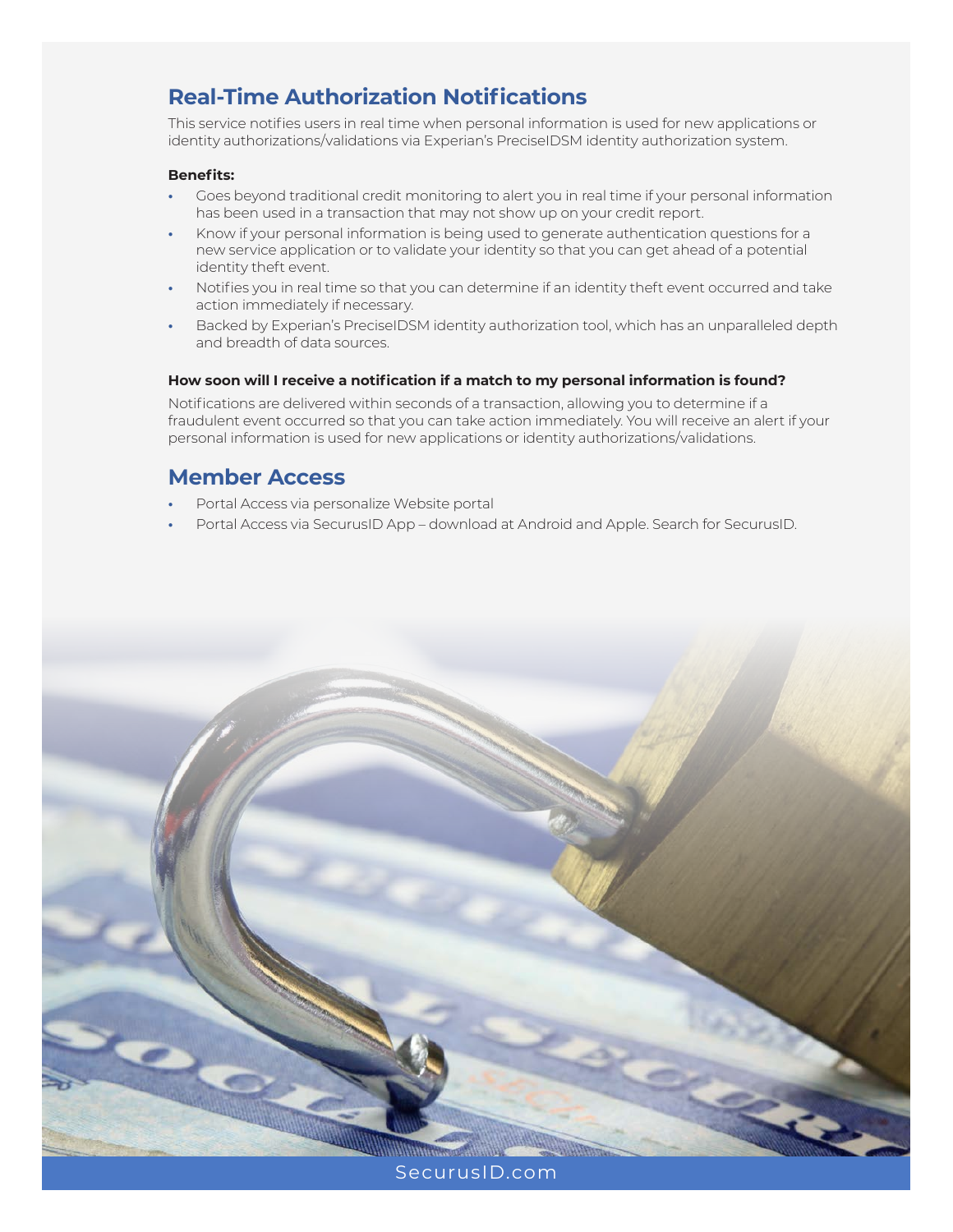## **ELITE PLUS**

Includes ALL of the Comprehensive Plan benefits PLUS:

### **Annual Credit Reports with Scores – Experian, Equifax, TransUnion**

Reviewing your credit report from all three major credit bureaus on a regular basis provides protection against identity theft. If you believe any recent activity is fraudulent, our Recovery Advocates are available to assist.

## **Credit Monitoring: 3 Bureaus (Experian, Equifax, TransUnion)**

Three (3) Bureau Credit Monitoring includes monitoring of changes reported to all three national credit bureaus (Experian, Equifax and TransUnion). Changes monitored include personal information, public records, inquiries, new account openings, and existing accounts reported past due.

### **Benefits:**

- **•** Credit monitoring provides you with notifications for changes in a credit report such as loan data, inquiries, new accounts, judgments, liens and more.
- **•** Opening up lines of credit is a very common and costly form of identity theft, and monitoring your credit is the fastest and simplest way to guard against fraudulent activity taking place under your identity.

## **Court Records and Bookings Monitoring**

This service tracks municipal court systems and bookings data from law enforcement agencies to identity any criminal acts associated with your identity.

### **Benefits:**

- **•** Helps you detect if your PII has been used by identity thieves with law enforcement to avoid embarrassing and damaging legal incidents.
- **•** Receive monthly monitoring and notifications when the changes to your report are discovered, based on first name, last name, address, date of birth or offense.
- **•** Receive monitoring notifications within 24-48 hours from the time a booking occurred.

### **Experian SCORE Tracker**

A widget that initially plots your credit score on a graph, and then charts your single-bureau credit score month-over-month so that you can easily see trends over time.

## **Sex Offender Monitoring**

Provides a report of all registered sex offenders living within your immediate area, and notifies you when a new sex offender is added.

### **Benefits:**

- **•** Become familiar with the sex offenders that live in your neighborhood.
- **•** Know where sex offenders live so you can make more informed decisions regarding where you move, send your children to school and allow your family to spend time.
- **•** Gain more control over the health and safety of their family when it comes to sex offenders.
- **•** Catch identity theft sooner if you find a sex offender fraudulently listed under your address.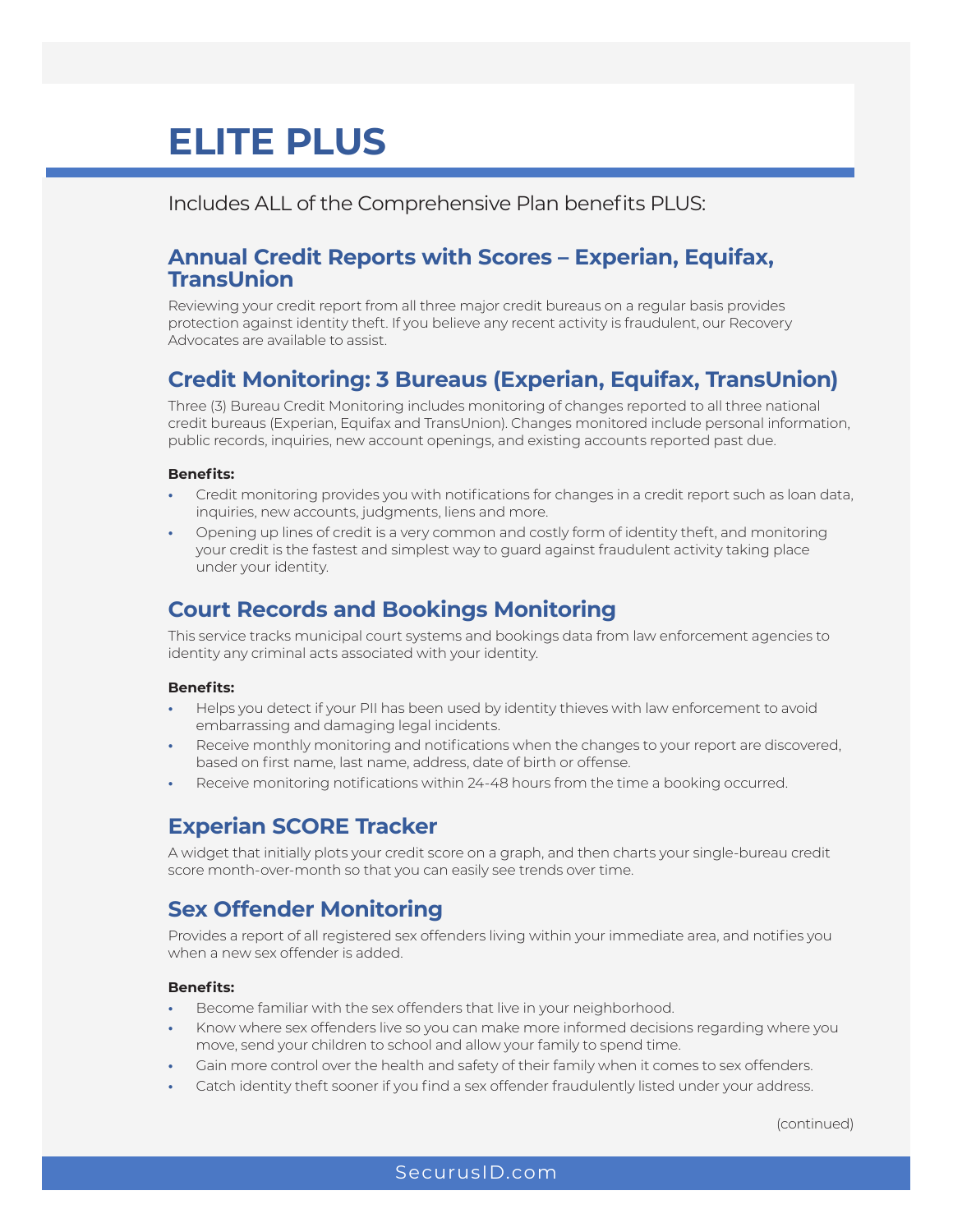### **Non-Credit Loan Monitoring**

Notifies you if a non-credit loan has been opening using an element of your identity.

#### **Benefits:**

- **•** Monitors transactional data from payday and quick cash loan providers to help subscribers determine if fraudulent activity occurred.
- **•** Non-credit loans are typically targeted at individuals with thin credit files or poor credit history, where traditional credit monitoring alone cannot help detect possible fraudulent activity.
- **•** Have peace-of-mind with comprehensive identity theft protection.
- **•** Understand if you have been a victim of non-credit/payday loan fraud earlier to minimize restoration time and headache.

### **Financial Account Takeover**

Financial Account Takeover notifies you if your personal information has been used to apply for or open a new bank account; or if changes have been made to your existing bank account, including changes to account holder's personal information or attempts to add new account holders. For select card issuers, the service also notifies you if your personal information has been used to apply for or open a new credit card account.

#### **Benefits:**

- **•** Provides early detection of suspicious banking or credit card account activity and possible identity fraud.
- **•** Reviews information contributed daily from thousands of financial institutions to flag unusual or high-risk account activity.
- **•** Reduces the time, money and emotional stress associated with a compromised bank account or fraudulent bank or credit card account.

### **Positive Activity and Dormant Activity Alerts**

Positive Activity Alerts notifies consumers when improvements have occurred to their Experian® credit report that may positively impact their credit score.

### **Benefits:**

- **•** Get notified when you take steps, like paying off a collection account, that could positively impact your credit scores with Positive Activity Alerts.
- **•** Dormant Alerts notify consumers if an account on their credit file that previously had a zero balance for six months becomes active by having a balance on its statement.
- **•** With many lines of credit, people don't often check accounts that they don't actively use. This situation makes these account easy targets for identity thieves to use for fraudulent purposes without the victim noticing. Catch identity theft with notifications if an account with a zero balance increases after six months of no statement activity.
- **•** Get notified if an identity thief gains access to a rarely used credit account. If you have an account with a zero statement balance for six months, and it becomes active again, you'll get a notification so you can verify the activity.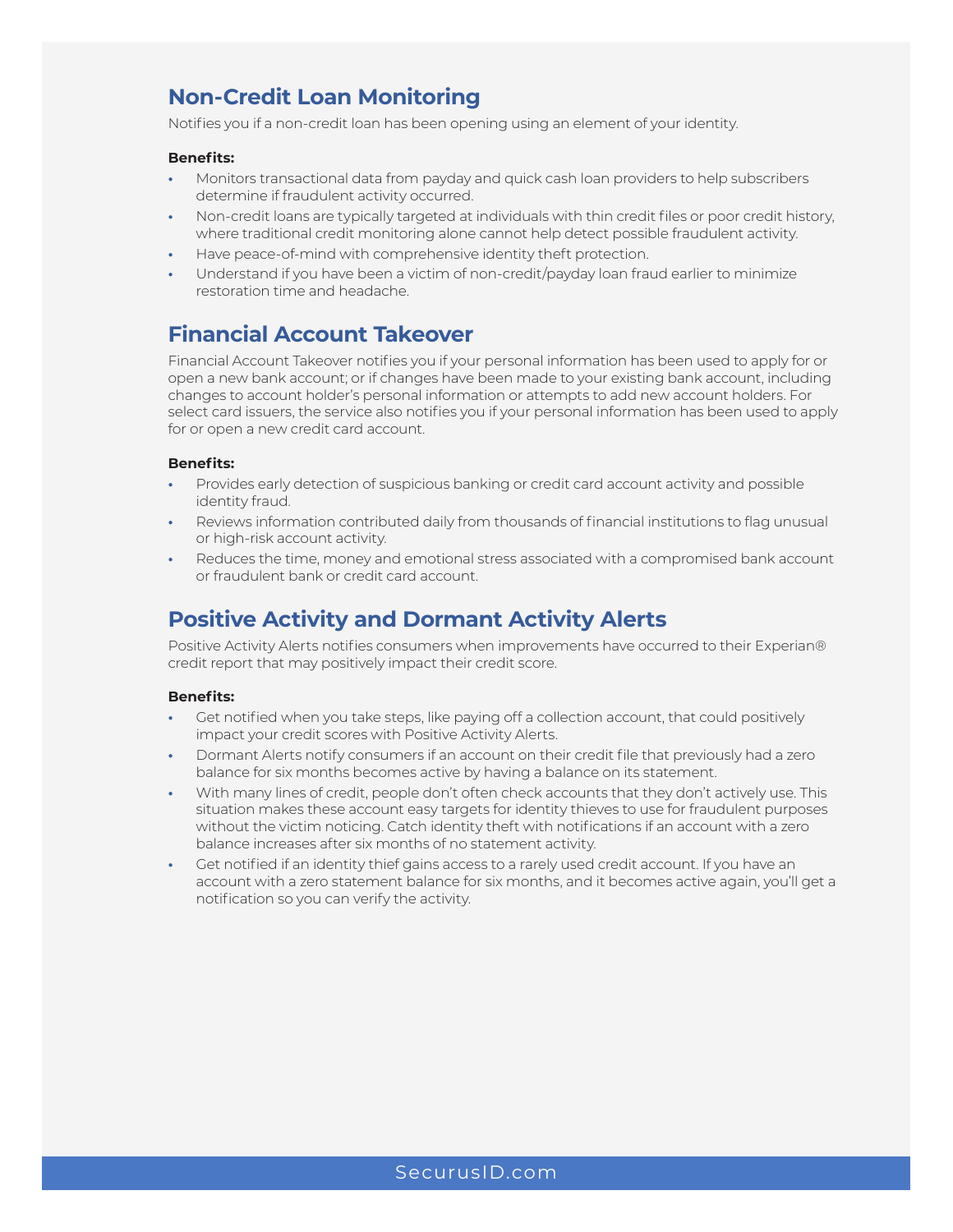## **CHILD MONITORING PLUS**

Covers up to ten (10) children in household up to age 18

### **Mandatory Disclaimer**

**Parent/Legal Guardian will need to pass a one-time guardianship verification process to receive alert content for children.**

Children are easy targets for identity theft because they often don't check their credit until they are 18. If child identity theft is committed at age 8, there is an opportunity to commit identity theft for ten years before a parent or child notices.

This feature monitors your child's personal information to identify activity on the dark web and to spot credit information associated with your child's identity.

## **Child Dark Web Monitoring/Child CyberAgent®**

Detects if your child's personal information such as Social Security number, medical ID numbers, online account logins, and more are for sale on illegal trading sites. This feature checks billions of previously identified records to detect if your child's information has been exposed in data breaches. Additionally, the feature monitors over 600,000 web properties daily to check for new occurrences of their information being sold. This feature can monitor your child's:

- **•** Social Security number
- **•** Telephone number
- **•** Bank account & routing number
- **•** Medical ID number
- **•** Email address
- **•** Credit card & debit card number

### **Child Social Security Number Trace**

Identify fraudulent known aliases on credit reports created using your child's Social Security number.

### **Identity Theft Insurance\***

Get up to \$1M of identity theft insurance, with \$0 deductible, for expenses associated with restoring your child's identity.

(continued)

\* The Identity Theft Insurance is underwritten and administered by American Bankers Insurance Company of Florida, an Assurant company. Please refer to the actual policies for terms, conditions, and exclusions of coverage. Coverage may not be available in all jurisdictions.

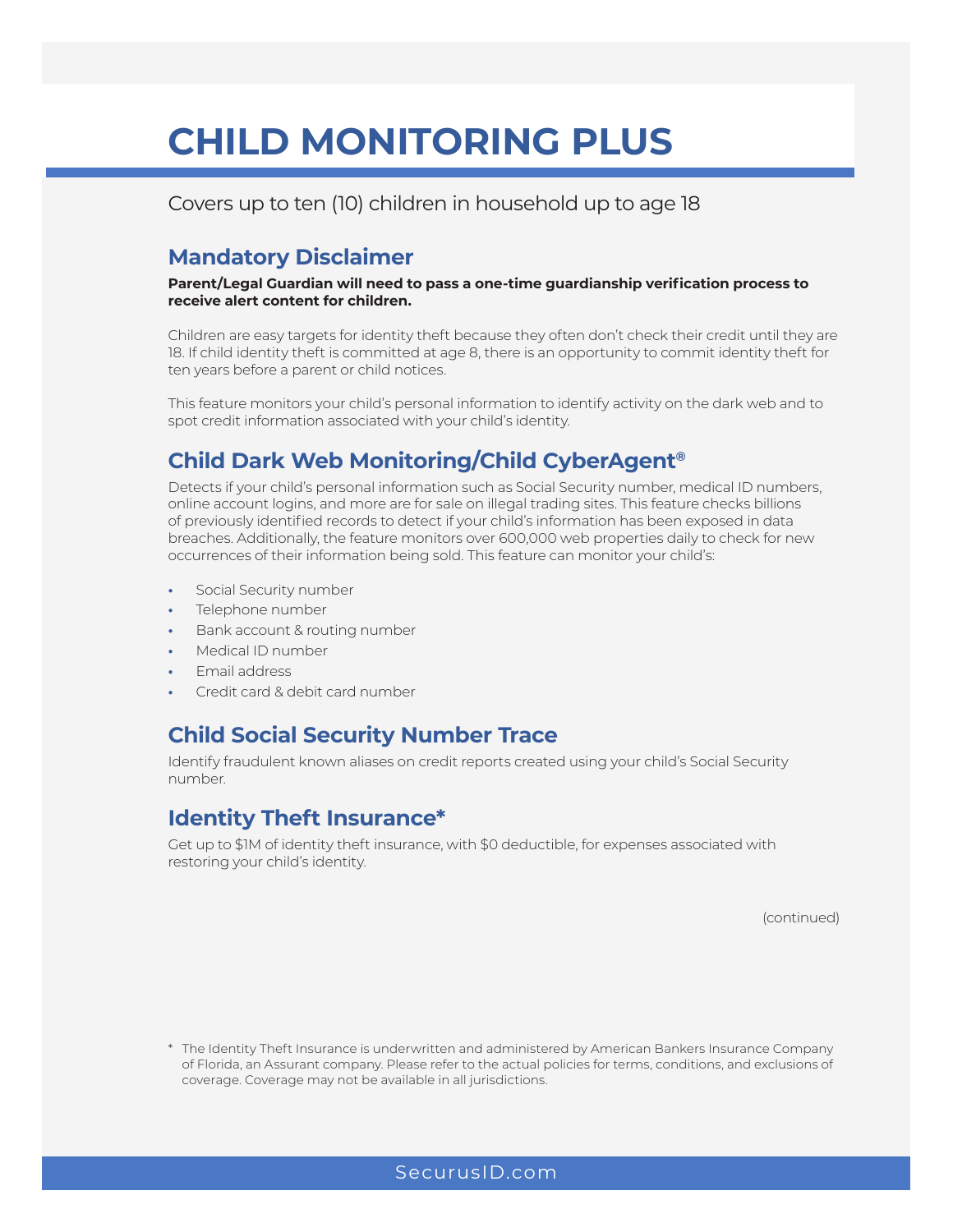## **Social Media Monitoring**

What your child shares and how they interact with others online can result in identity theft or reputational issues. Additionally, cyberbullying can cause emotional issues that show up at home and at school. Social Media Monitoring checks your child's social media feeds and profiles for cyberbullying, private information, and derogatory information. Receive daily monitoring alerts if:

- **•** Your child is posting derogatory content to their feeds.
- **•** Somebody else could be cyberbullying them on their feeds.
- **•** Their profile includes personal information such as their address, date of birth, email address, and more, which could be used to commit identity theft.

## **Full-Service Restoration / U.S.-Based Restoration**

Child Monitoring and Restoration matters most when your child's identity is compromised. If your child's identity is compromised, you will get assigned a dedicated restoration agent who will work with you to get your child's identity back on track. The restoration process could include:

- **•** Filing a police report.
- **•** Contacting government agencies such as the Social Security Administration.
- **•** Contacting credit bureaus to remove a fraudulent credit report.
- **•** Contacting medical providers to change your child's medical ID number.

Additional steps may need to be taken depending on severity of case.